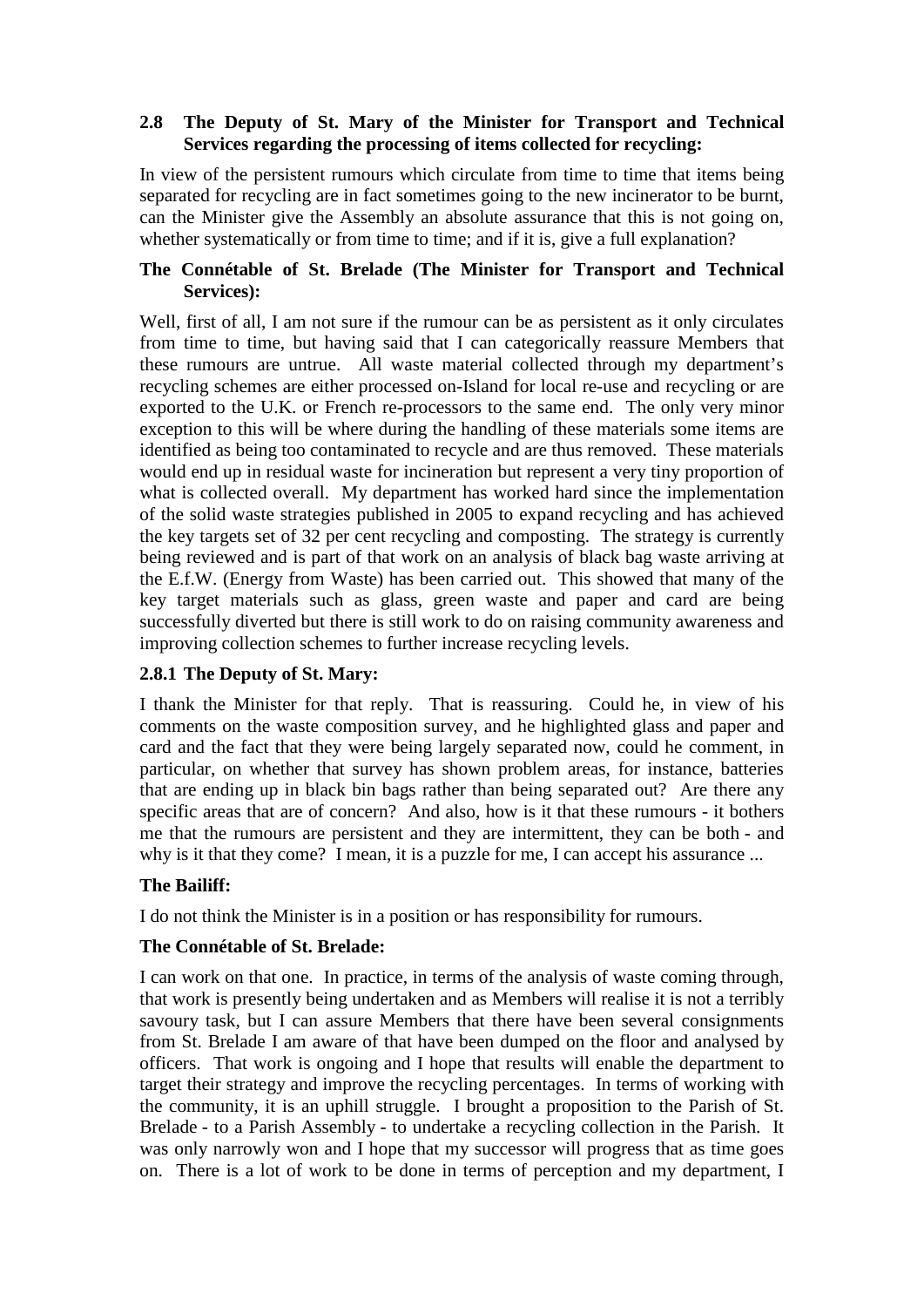think, are competently doing that at the moment. There are areas, particularly with glass, where the public perceive it all to be thrown in to the waste and I can say that in certain Parishes glass is collected on the normal round and the vehicles have different compartments in the back and it does look as though it is all being flung into the same thing, but in fact, in practice there are 2 different compartments. So all I can assure the Deputy is that we continue to work in the same direction, I think we have got the same philosophy on this and I hope that, as I say, my successor in Transport and Technical Services will continue the fight.

# **2.8.2 Deputy M. Tadier:**

Specifically in relation to glass, I have been told by a reliable source that certainly a big percentage of glass, if not all of it, while it does get separated and the separation is primarily done by the homeowner, it is put in landfill. Is that true?

## **The Connétable of St. Brelade:**

Yes, it is crushed and used in engineering applications at La Collette. There are 2 areas particularly, one is performing new road bases and if any Members have been down to La Collette and driven towards the reclamation pits they would be driving on glass, dare I say it, albeit made up with the appropriate mixtures. In addition, it is used as an outer wall lining for the walls around the La Collette reclamation area thereby displacing the stone aggregate which would have been used otherwise.

# **2.8.3 Deputy M. Tadier:**

That is really quite informative but the point I am making is the Minister seemed to start by saying: "Yes, it is put in landfill" and then has mentioned that it is used for building aggregates but it would be helpful to know is the vast majority just thrown into landfill and not used for recycling or construction purposes and does he have any rough figures as to what proportion that would represent?

## **The Connétable of St. Brelade:**

Well, it is not used in landfill in that sense, it is used to back up the sea walls and so I suppose it can be suggested that it is used for targeted landfill. I have not got the figures in terms of differences, but where it can be used for aggregate for road use obviously it will be, and where it is needed for backfill for the exterior sea walls it will be used for that.

## **2.8.4 The Deputy of St. John:**

Given that card and paper, *et cetera* are shipped off the Island, most of the time, would the Minister agree or otherwise that given that our new energy from waste plant produces electricity is there any merit, Minister, in using the card and paper, or some of it, instead of having to subsidise it, in producing electricity by burning it?

## **The Connétable of St. Brelade:**

The Deputy raises a good point. In practice, while the residual price for newspaper, high-grade paper and card is good, is worth exporting, I would suggest that if that price were to reduce to the lower level where it would be more beneficial to burn it and recoup the value through electricity generated it would be worth considering. But I made the point earlier in response to the Deputy of St. Mary, if we were to do that we need to be absolutely upfront about it. It would be absolutely, I think, wrong for the department to be collecting any materials, saying they will be collecting for